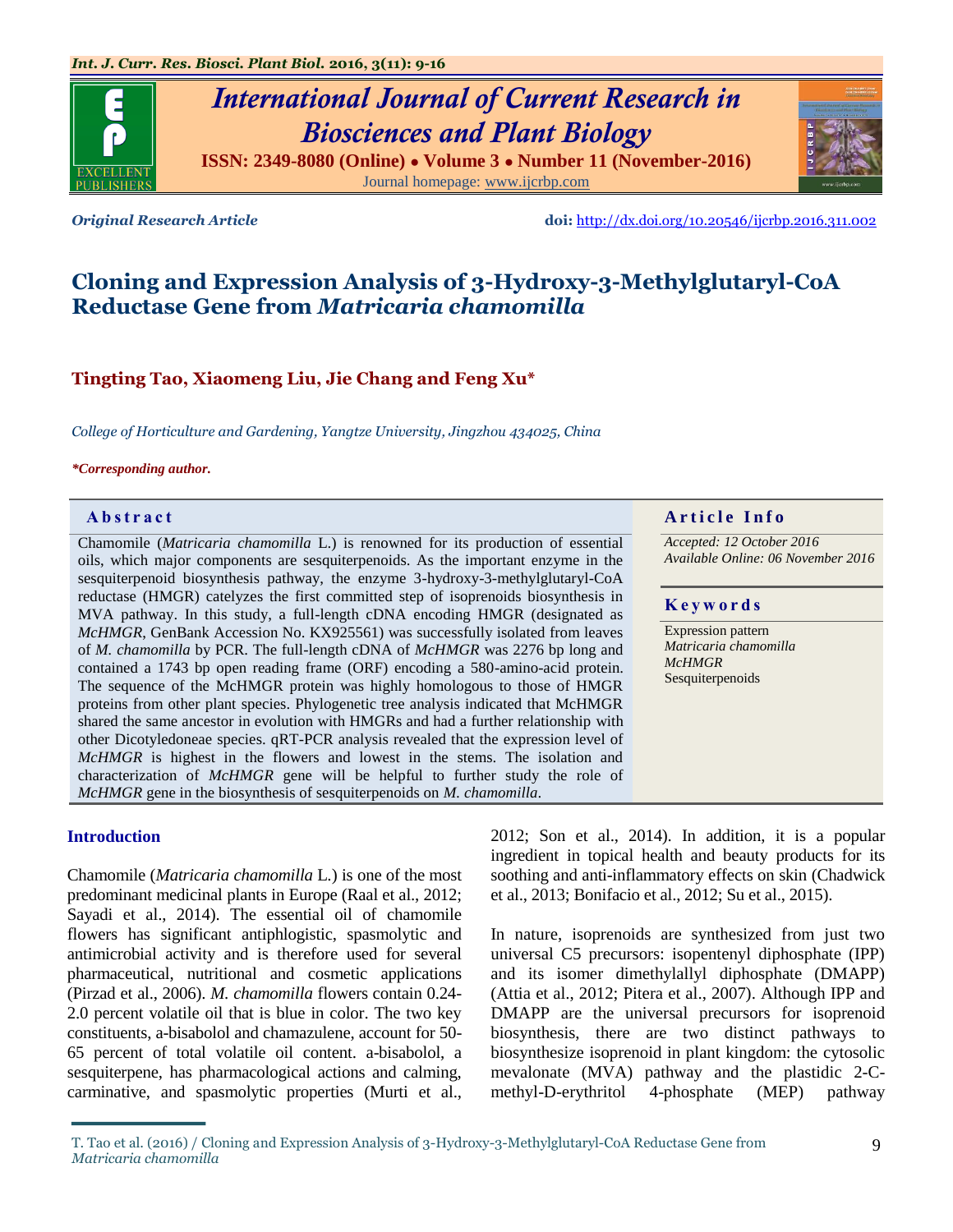(Vranová et al., 2013; Liu et al., 2006). The MVA pathway starting from 3 acetyl-CoA to finally yield IPP, is responsible for synthesizing sesquiterpenoids and sterols (Miziorko, 2011; Buhaescu and Izzedine, 2007). The MEP pathway producing IPP and DMAPP from pyruvate and D-glyceraldehyde 3-phosphate (GAP) is mainly responsible for forming monoterpenoids, diterpenoids constituents (Zhao et al., 2012).

The 3-hydroxy-3-methylglutaryl-Coenzyme A reductase (HMGR), which catalyzes the conversion of HMG-CoA to MVA, is a rate-limiting enzyme in isoprenoid biosynthesis via MVA pathway (Rui et al., 2012; Dai et al., 2011). In view of its significance in isoprenoid metabolism, genes encoding HMGRs have been isolated and extensively characterized from many plants including *Withania somnifera* (Akhtar et al., 2013), *Coffea arabica* (Pleschberger et al., 2011), *Paris fargesii* (Liang et al., 2014), *Ginkgo biloba* (Liao et al., 2015) and *Camptotheca acuminata* (Burnett et al., 1993). Here, we report for the first time the cloning and characterization of a new functional *HMGR* gene from *M. chamomilla*. The expression profile of *McHMGR* in different organs is also described.

## **Materials and methods**

## **Plant materials**

*Matricaria chamomilla* was grown at 25/18°C in a controlled growth chamber (16 h light/8 h dark). *M. chamomilla* leaves were collected from botanical garden at Yangtze University, and immediately placed in a -80°C until use. Primer synthesis and DNA sequencing were performed by Shanghai Sangon Biotechnology Company, in China. Agarose Gel DNA extraction Kit Ver 4.0, pMD18-T vector kit, AMV Reverse Transcriptase, dNTPs, RNasin, and Taq DNA polymerase were purchased from Takara Company (Dalian, China).

## **Cloning the full-length cDNA of** *McHMGR*

Total RNA of *M. chamomilla* leaves was isolated using the TaKaRa MiniBEST Plant RNA Extraction kit (Dalian, China) according to the manufacturer's instructions. The extracted RNA was purified using oligo-dT-attached magnetic beads. The purified mRNA was cleaved into small pieces by adding fragmentation buffer. Cleaved mRNAs were used as templates to construct RNA-seq library according to the manufacturer's protocol. The transcriptome sequencing libraries were generated using a NEB Next<sup>®</sup> Ultra<sup>TM</sup> RNA Library Prep Kit for Illumina® (NEB, USA). Sequencing run was performed at Biomark Biomarker Co., Beijing, China using Illumina Hiseq 2500 platform. The assembled unigenes were searched against the Nr and Nt databases, and the Swiss-Prot protein and COG/KOG databases using BLAST with an cutoff Evalue of  $1e^{-5}$ . To assign functional annotations, the unigenes were searched against Pfam using HMMER 3.0 (Finn et al., 2011) with E-value of  $1e^{-2}$ . Based on the annotation information of the unigenes of *M. chamomilla*, a pair of specific primers (McHMGRu: 5'- ATGGATGTCCGACGAGGATC-3' and McHMGRd: 5'-TCCACCAGAGATCTTGCTTCC-3') were designed and synthesized according to the sequence of HMGR unigene. Single strand cDNA was synthesized using PrimeScript cDNA Synthesis Kit (TaKaRa, Japan). McHMGR cDNA was amplified with the one-step RT-PCR kit (Dalian TaKaRa, Dalian, China) under the following conditions: 94°C for 3 min, followed by 32 cycles of amplification at 94°C for 1 min, 54°C for 30 s, and 72°C for 1 min; and extension for 10 min at 72°C. The PCR product was purified and cloned into the pMD18-T vector, and transformed into *Escherichia coli* strain DH5a followed by sequencing.

## **Bioinformatics and molecular evolution analysis**

Sequence assembly was performed with programs of DNAstar (http://www.dnastar.com). The nucleotide sequence, deduced amino acid sequence and open reading frame (ORF) were analyzed, and the sequence comparison was conducted through database search (http://www.ncbi.nlm.nih.gov). The calculated isoelectric point (pI) and molecular weight of the McHMGR protein were computed with the software of Compute pI/Mw Tool at http://web.expasy.org/compute\_pi/. Multiple sequence alignment was performed with the software Vector NTI 11.5 program. Phylogenetic analysis of McHMGR and other HMGR from other plants were aligned with CLUSTALX 2, and subsequently, a phylogenetic tree was constructed by the neighbor-joining (NJ) method with MEGA 6 software (Kumar et al., 2001).

## **Differential expression analysis of** *McHMGR* **by qRT-PCR**

The expression level of McHMGR was determined by realtime PCR (qRT-PCR). Aliquots of 1 μg total RNA was used as the template for qRT-PCR. qRT-PCR was performed using a Bio-Rad Mini Opticon™ Real-time PCR Mini Cycler (BioRad, Hercules, CA, USA) with SYBR Premix Ex Taq™ II Kit (Dalian TaKaRa) according to the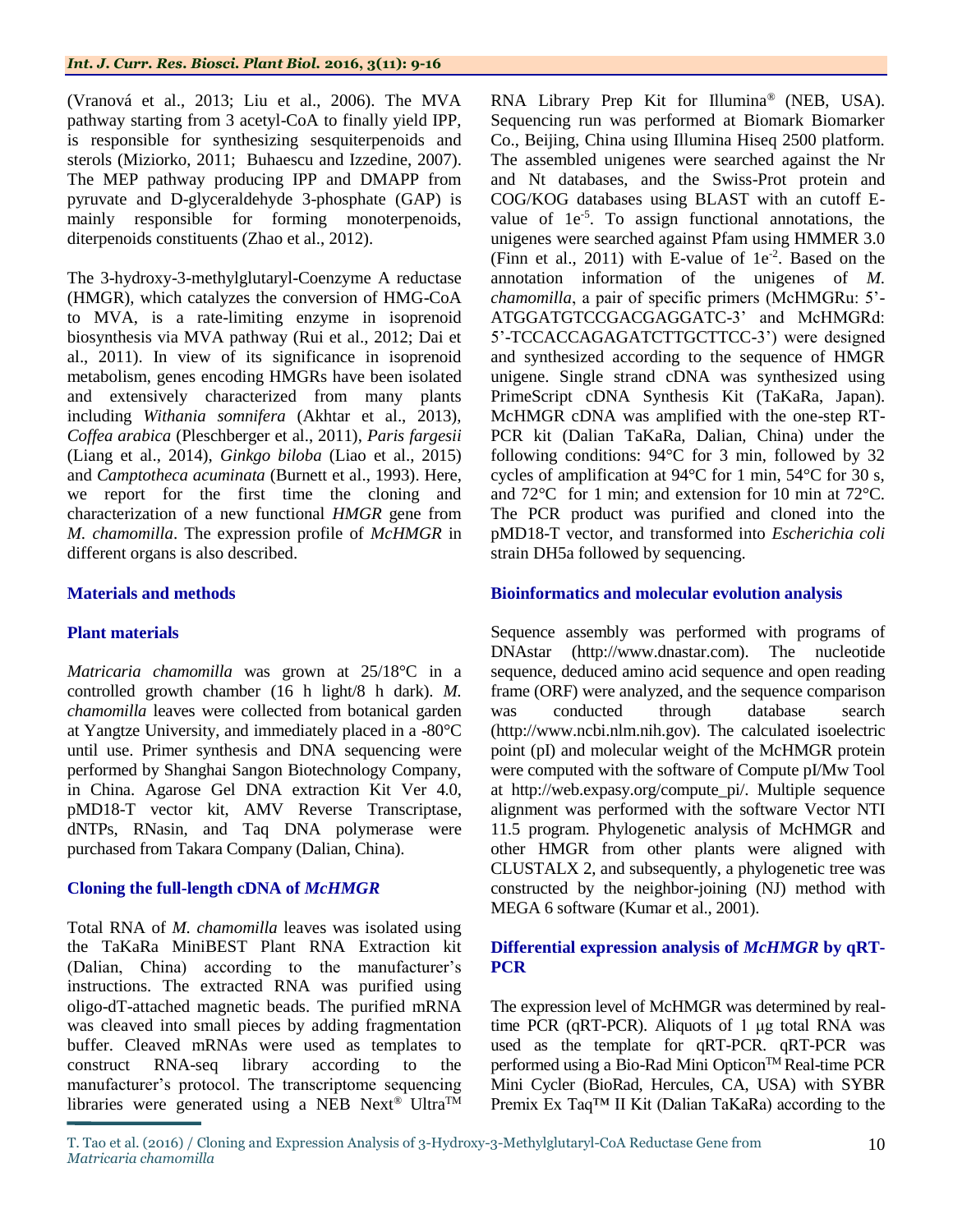method of Xu et al. (2014). The primers for McHMGR (McHMGRu: 5'-GCTTCACAATCTGCTTGCCTAA-3', McHMGRd: 5'-TTGACGAGTTGTCCTGCTGAAA-3') and referential gene 18S rRNA gene (18SU: 5'- ACCGAGCGTCGAGTGGATTAA-3' and 18SD: 5'- CTAGTTCGTGCGTCCGTCAAA-3') were designed using the Sequence Detection System software. Raw data were analyzed with MiniOpticon™ Real-time PCR Detection system, and expression level was normalized into 18S gene to minimize the variation in the cDNA template levels. qRT-PCR data were technically replicated with error bars, representing mean  $\pm$  SD (n = 3). The relative expression fold of each sample was calculated by its Ct value normalized to the Ct-value of reference gene using the 2-ΔΔCt method described by Livak and Schmittgen (2001).

## **Results**

## **Cloning and characterization of the full-length cDNA of** *McHMGR* **gene**

A total of 82,946 unigenes have been identified in *M. chamomilla* RNA-Seq database through annotation against public protein databases (data not published). Among these unigenes, one HMGR member was identified based on the annotation information. Using a pair of specific primers based on the HMGR unigene (Gene ID: McBMK\_36655) of transcriptome data, we performed PCR using cDNA as the template, and a 2276-bp fragment was amplified*.* Using an RT-PCR method, a cDNA fragment encoding *HMGR*, designated as *McHMGR* (GenBank Accession No. KX925561), was isolated and characterized. The nucleotide sequence of *McHMGR* had high similarity with *HMGR* genes of other plants (Table 1). The results indicate that the gene we cloned is a member of the *HMGR* gene family. As shown in Fig. 1, *McHMGR* cDNA contained a 1743 bp open reading frame (ORF) encoding a 580 amino acid protein.

| <b>Table 1.</b> Nucleotide sequence of <i>McHMGR</i> similarity to the |  |
|------------------------------------------------------------------------|--|
| HMGR genes of other plant species.                                     |  |

| <b>Species</b>       | <b>Accession no.</b> | <b>Homology</b><br>(%) |
|----------------------|----------------------|------------------------|
| Taraxacum kok-saghyz | HQ857601.1           | 81                     |
| Ligularia fischeri   | DQ916106.1           | 84                     |
| Camellia sinensis    | KF649853.1           | 78                     |
| Prunus mume          | XM 008237609.2       | 77                     |
| Gossypium hirsutum   | XM 016860153.1       | 79                     |
| Glycine max          | XM 003534178.3       | 77                     |

 CTAACTGTATACAAGATTCAAATCAAGCGTGTAGTTATCCATATACCTATAAATAAAGCC ACCATATTTACAACCATTTTGCAAATAAGCTACTTTACAAATCCCATTATCTGTATTCGT TCATCCTCAACGAACTCGTCTTCGGCTCCATCCCATCTACCCAGTAGTACTACCGTAGCA AAAGGGATGGATGTCCGACGAGGATCTTCGTTGAAACCTTCTTTTAAGAATCATGTTTCA M D V R R G S S L K P S F K N H V S GATGATAATAAGATGTTTGAAGCCAAGGACAAAAAAGTGGTGGACGGTTCTGTCCCACTT D D N K M F E A K D K K V V D G S V P L TCTTTAGGGATTTCAAATGGTGTTTTCTTTACTGTTTTCTTTTCGGTTACGTATTTTCTT S L G I S N G V F F T V F F S V T Y F L CTTACTAGATGGCGTGAAAAGATCCGTAACTCGACTCCACTCCATGTTGTCACCATGTCG L T R W R E K I R N S T P L H V V T M S GAGATCGCTGCAATCTTCTTGTTTGTGGCGTCGTTTATCTACCTTATTGGCTTCTTTGGG E I A A I F L F V A S F I Y L I G F F G  $\bf ATGAGTTTTGTTAACCCTACGCCTTATTCAGACGATGAAGAGAGAGAGAGAGAGAGAG$  M S F V N P T P Y S D D E E E E E I E G GACGTGAACGAAATTGTGCGTAAGGAAGACACTCGTGTGACCTCTTGTGGTGCAGCCCTA D V N E I V R K E D T R V T S C G A A L GACTGTGAGTCAGATGTGGTCGTAAAACACGTTATAAAGAAAGACTTGGAGCATTTACCA D C E S D V V V K H V I K K D L E H L P 661 ACTGAAACAGTTCTTACGGAAGAGGATGAGGAGGTAATAAAAGCGGTTGTTTCGGGTAAA<br>221 – Tet VIITeeneren Eevika VVSGK T E T V L T E E D E E V I K A V V S G K ACACCATCTTACTCGTTGGAATCCAAGCTTGGGGATTGTAAACGTGCCGCTTTCATAAGG T P S Y S L E S K L G D C K R A A F I R CGAGTAGCCCTGGAGAGGATTACTGGGAAATCTCTTGATGGTTTGCCTCTAGAAGGGTTT R V A L E R I T G K S L D G L P L E G F GATTACGAATCGATATTGGGACAGTGTTGTGAGATGCCAGTTGGTTATGTTCAAATACCC D Y E S I L G Q C C E M P V G Y V Q I P 901 GTTGGTATTGCTGGTCCGATGTTGTTGGATGGACAGGAGTTTACCGTGCCCATGGCGACT<br>301 VGIAGPMLLDGQEFTVPMAT V G I A G P M L L D G Q E F T V P M A T ACTGAAGGGTGTCTTGTGGCTAGTACCAATAGGGGTTGTAAGGCCATTTATGTATCTGGT T E G C L V A S T N R G C K A I Y V S G GGTGCAACTAGTGTCCTACTTAAAGATGGCATGACTCGAGCTCCGGTTGTTAGGTTTGGA G A T S V L L K D G M T R A P V V R F G ACCGCGAAGAGGGCTGCTGATTTGAAGTTCTTCTTGGAGGAACCACTCAACTTTGATACA 361 T A K R A A D L K F F L E E P L N F D 1141 CTTGCATCTGTTTTCAACAAATCAAGCCGATTTGGGAGGCTTCAGAGAATTCAATG  ${\tt CTTGCATCTGTTTTCAACAAATCAAGCCGATTTGGGAGGCTTCAGAGAATTCAATGGCG}$ 381 LASVFNKSSRFGRLQRRIQCA 1201 ATAGCCGGGAAGATCTGTACGTAAGGTTTACATGCAGCACTGGTGATGCAATGGGGAT 1201 ATAGCCGGGAAGAATCTGTACGTAAGGTTTACATGCAGCACTGGTGATGCAGATGGGGATG<br>401 – T. A. G. K. N. L. Y. V. R. F. T. C. S. T. G. D. A. M. G. M. 401 I A G K N L Y V R F T C S T G D A M G M 1261 AACATGGTTTCCAAAGGTGTTCAAAATGTTCTAGACTATCTCCAAGCTGATTTCCCCGA AACATGGTTTCCAAAGGTGTTCAAAATGTTCTAGACTATCTCCAAGCTGATTTCCCCGAC 421 N M V S K G V Q N V L D Y L Q A D F P D 1321 ATGGACGTCATTGGCATATCTGGAAACTATTGGTTCGGATAAGAAACCGGCAGCGGTGAA  ${\bf ATGGACGTCATTGGCATATCTGGAAACTATTGTTCGGATAAGAAACCGCAGCGGTGAAT}$  M D V I G I S G N Y C S D K K P A A V N TGGATAGAAGGGAGAGGTAAATCAGTGGTGTGTGAGGCAATCATAAAGGAAGAAATAGTG W I E G R G K S V V C E A I I K E E I V AAAAAGGTATTGAAAACAACTGTAGCTTCCTTGGTCGAACTGAACATGCTCAAGAACCTC K K V L K T T V A S L V E L N M L K N L ACGGGATCCGCTATGGCTGGTGCTCTTGGTGGCTTCAACGCGCATGCAAGTAACATCGTG T G S A M A G A L G G F N A H A S N I V TCAGCTGTGTTCCTTGCTACTGGACAAGATCCAGCTCAGAACGTCGAAAGCTCTCATTGT S A V F L A T G Q D P A Q N V E S S H C ATCACCATGATGGAAGCTGTGAACGATGGCAAAGACCTTCACGTGTCTGTGACCATGCCA I T M M E A V N D G K D L H V S V T M P TCAATTGAGGTTGGGACTGTGGGTGGTGGAACTCAGTTGGCTTCACAATCTGCTTGCCTA S I E V G T V G G G T Q L A S Q S A C L AACTTGTTGGGAGTGAAGGGTGCAAACAAAGAACTTGCTGGATCAAATGCCCGACAATTG N L L G V K G A N K E L A G S N A R Q L GCTAAGGTTGTCGCAGCCGCAGTTCTAGCTGGAGAGTTATCTCTCATGTCGGCAATTTCA 601 A K V V A A A V L A G E L S L M S A I S 1861 GCAGGACAACTCGTCAAAAGTCACATGAAATACAACCGCTCCACCAGAGATCTTGCTTC GCAGGACAACTCGTCAAAAGTCACATGAAATACAACCGCTCCACCAGAGATCTTGCTTCC A G Q L V K S H M K Y N R S T R D L A S AAGGCTTAAGCTTCTCTCGATTTGTTTGTTGTCATATTGGAGGGCAGCTATCAGTTATTC 641 K A \* 1981 TTGTTTCTACTGGTCTTTTGAGCTCTTGTTCTTCCACTGATCTTCGTTCAGCTCTTGGT<br>2041 TGTGAGCAATTCGAGTTTAAGGTTCAAATATATACTATACCTTAAGTATTTGAAGTGCAT TGTGAGCAATTCGAGTTTAAGGTTCAAATATATACTATACCTTAAGTATTTGAAGTGCAT GTTAAGCATTTGGTATATGAATAATAAAGTGTTTAATAATTAGCAATACGTGTGATTGCG

2161 ATTGTAAATGACTATCAAAATCAAGTATTGTCGCACATTAAGCTCTAATTTGGTCCCATT 2221 TTTGTAGTCTAATCTACAAATAGGCGTAAAAGATATACAAAATTGATGGTTTCAAG

**Fig. 1:** The nucleotide acid sequence and deduced amino acid sequence of *McHMGR*. The underline for specific primers McHMGRu and McHMGRd.

## **Characterization of the deduced McHMGR protein**

By using the software of Compute pI/Mw Tool, the calculated isoelectric point (pI) and molecular weight of the McHMGR were predicted to be 5.90 and 62.4 kDa,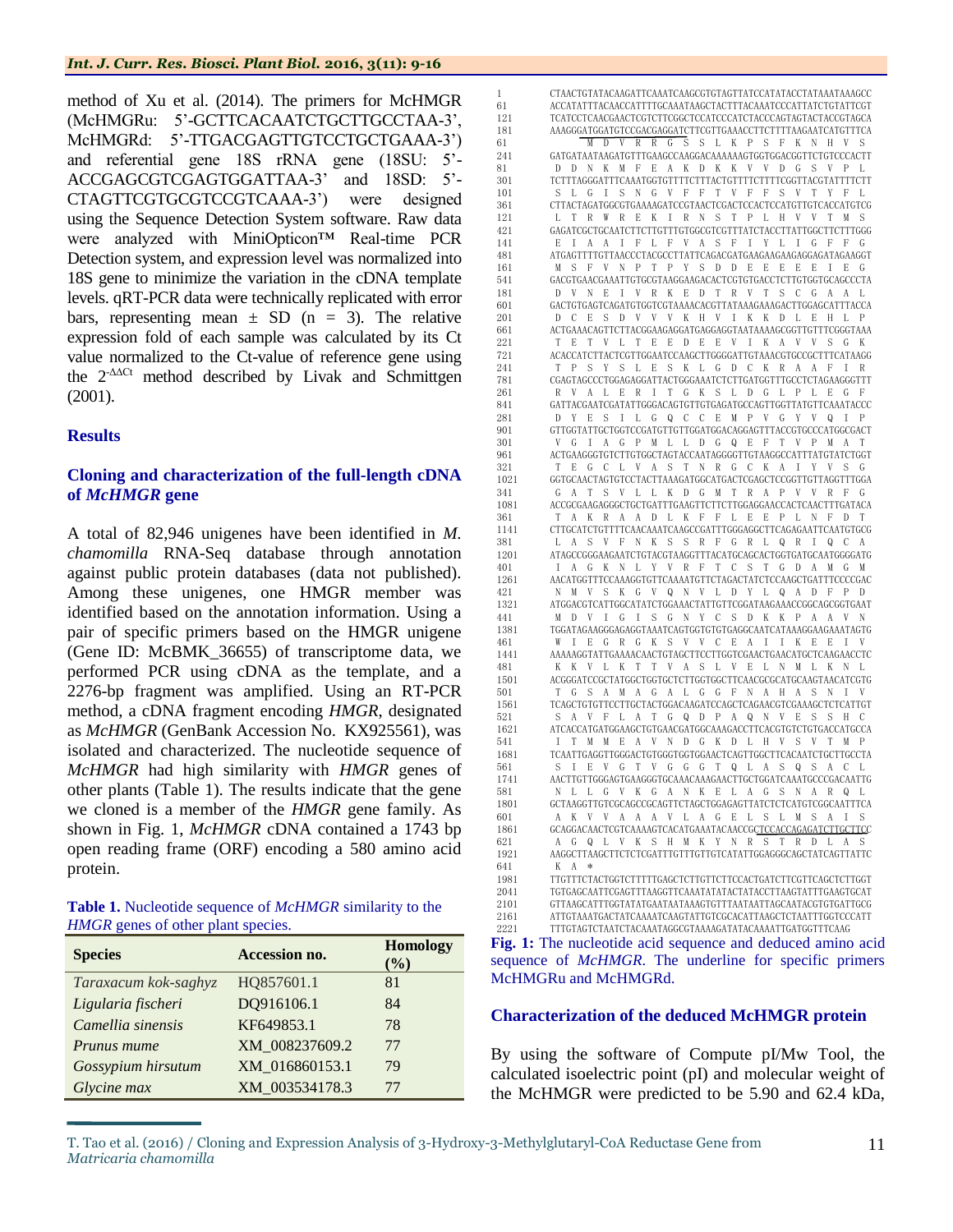respectively. A database search with BlastP and multialignment by Vector NTI 11.5, results showed that McHMGR exhibited high similarity to HMGR proteins from other plants (Fig. 2). The deduced McHMGR protein sequence showed 83, 86, 75, 75, 75 and 77 %

identities to the counterparts of *Cynara cardunculus* var. *scolymus*, *Taraxacum kok-saqhyz*, *Sesamum indicum*, *Gossypium raimondii*, *Prunus meme*, *Ricinus communis*, thereby indicating that McHMGR belongs to plant HMGR superfamily.



**Fig. 2:** Multiple alignment of amino acid sequences of McHMGR along with the selected HMG-CoA reductases. The completely identical amino acids are indicated with white foreground and black background. The conserved amino acids are indicated with black foreground and grey background. Non-similar amino acids are indicated with black foreground and white background. The species, protein names and GenBank accession numbers are following: *Cynara cardunculus* var. *scolymus*: CsHMGR (KVI04181.1); *Taraxacum kok-saqhyz*: TsHMGR (AEA92686.1); *Sesamum indicum*: SiHMGR (XP\_011092919.1); *Gossypium raimondii*: GrHMGR (XP\_012479905.1); *Prunus meme*: pmHMGR (XP\_008235831.1); *Ricinus communis*: RcHMGR (XP\_002514400.1).

T. Tao et al. (2016) / Cloning and Expression Analysis of 3-Hydroxy-3-Methylglutaryl-CoA Reductase Gene from *Matricaria chamomilla*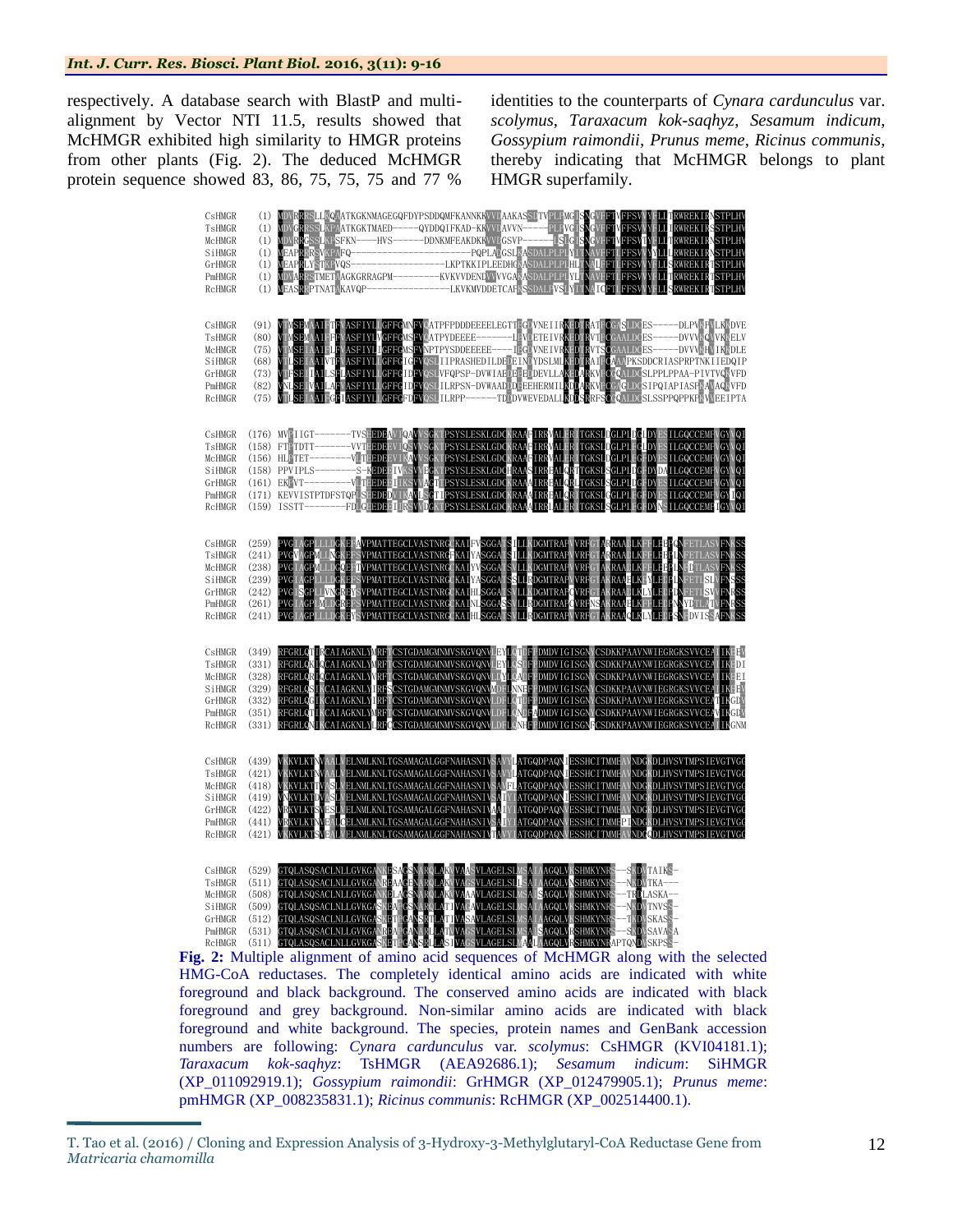#### **Molecular evolution analysis**

To investigate the evolutionary relationships among McHMGR and HMGR proteins from other plants, the phylogenetic tree was constructed using neighborjointing method. As shown in Fig. 3, McHMGR belonged to Dicotyledoneae in the branch of Dicotyledoneae, Monocotyledoneae and Gymnospermae. The McHMGR protein has the closest relationship to LfHMGR and TsHMGR of Asteraceae. The results suggest that McHMGR shares a common evolutionary with other plant HMGR proteins based on conserved structure and sequence characteristics, such as amino acid homologies and conserved motifs.



**Fig. 3:** Phylogenetic tree of HMGR from different species using the Neighbor-joining method. The numbers of nodes represent the percentage of boot strap value obtained from 1000 sampling. *Bar* 0.01 shows the substitutions per nucleotide position. The species, protein names and GenBank accession number are as following: *Solanum lycopersicum*: SlHMGR (NP\_001234846); *Nicotiana tabacum*: NtHMGR (XP\_016447095.1); *Solanum tuberosum*: StHMGR (NP\_001275084.1); *Panax notoginseng*: PnHMGR (AKP55621.1); *Panax quinquefolius*: PqHMGR (NP\_001234846); *Ligularia fischeri*: LfHMGR (ABJ16394.1); *Taraxacum kok-saghyz*: TsHMGR (AEA92686.1); *Malus domestica*: MdHMGR (XP\_008348952.1); *Prunus mume*: PmHMGR (XP\_008235831.1); *Gossypium arboreum*: GaHMGR (XP\_017636398.1); *Gossypium hirsutum*: GhHMGR (XP\_016728010.1); *Gossypium raimondii*: GrHMGR (XP\_012479904.1); *Setaria italica*: SiHMGR (XP\_004957395.1); *Zea mays*: ZmHMGR (CAA70440.1); *Ginkgo biloba*: GbHMGR (AAU89123.1); *Taxus* x *media*: TmHMGR (AAQ82685.1).

## **Expression analysis of** *HMGR* **in different tissue of**  *Matricaria chamomilla*

The expression analysis revealed that *McHMGR* is ubiquitously expressed in all four different tissues tested but with a strong expression in flowers. Stems recorded the lowest expression level among all the tissue tested (Fig. 4). This result suggested that flowers may a vital tissue for sesquiterpenoid biosynthesis in *M. chamomilla*.

T. Tao et al. (2016) / Cloning and Expression Analysis of 3-Hydroxy-3-Methylglutaryl-CoA Reductase Gene from *Matricaria chamomilla*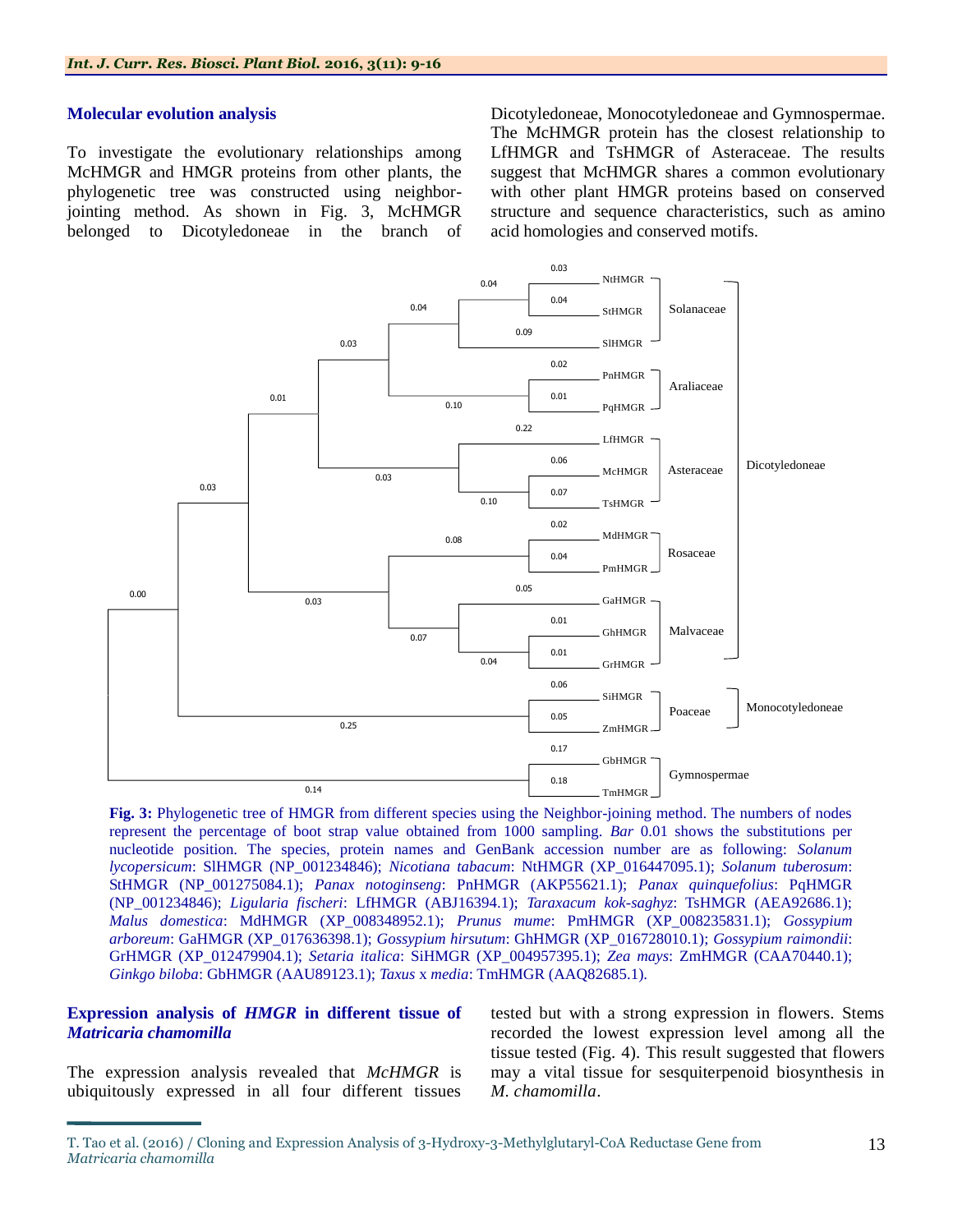

## **Discussion**

In recent years, there has been a remarkable progress in the understanding of the molecular regulation of isoprenoid biosynthesis in plant (Shen et al., 2006; Wang et al., 2007). 3-Hydroxy-3-methylglutaryl-coenzyme A reductase (HMGR) plays an important role in catalyzing the first committed step of isoprenoids biosynthesis in MVA pathway (Chen et al., 2012). Thus, we attempted to examine the molecular biology of sesquiterpenoid biosynthesis pathways in *M. chamomilla* by cloning and characterization of the full-length cDNA of *McHMGR*.

In this study, we reported the molecular characterization of *HMGR* gene from *M. chamomilla* for the first time. McHMGR is highly similar to HMGR sequences from other species. Multiple sequence alignment analysis of McHMGR also confirmed structural and functional conservation when compared with other plant HMGRs. The phylogenetic tree was constructed considering the HMGRs from plant species other than Asteraceae family to elucidate the evolutionary relationships among the HMGRs which revealed that McHMGR is more distinct and ancient in terms of evolutionary relationship than HMGRs of other plant species.

*M. chamomilla* is a widely used medicinal plant with great exploitative value for its α-bisabolol (Sayadi et al., 2014). *M. chamomilla* flower is the most commonly used plant part for medicinal purposes (Irmisch et al., 2012). Besides flowers, roots, stems and leaves are also rich in essential oil containing chamazulene, α-bisabolol oxide B and  $\alpha$ -bisabolol oxide A (Hajjaj et al., 2013; Formisano et al., 2015; Roby et al., 2013). Therefore, it is interesting to investigate whether or not *McHMGR* transcript is possibly correlated with the accumulation of the active compounds in different tissues of *M.* 

*chamomilla*. Several studies showed that the expression pattern of *HMGR* in plant tissues greatly varies across different plants. For example, *HMGR* is mainly expressed in the node, leaf and stem but is seldom expressed in the root of *Centella asiatica* (Kalita et al., 2015). However, *HMGR* exhibited the highest expression level in the leaf and lowest expression level in the stem of *Panax quinquefolius* (Wu et al., 2012). The expression pattern of *McHMGR* in *M. chamomilla* revealed that the gene is expressed in all tissues, but is expressed at higher levels in the flowers. This trend is consistent with the chemical constituent analysis from earlier reports (Farhoudi, 2013), which showed that significant higher contents of the major sesquiterpenoids were observed in the flowers than other parts of *M. chamomilla*.

## **Conclusion**

In conclusion, the cloning of *McHMGR* provides a foundation for further studies of the biosynthesis of sesquiterpenoids in *M. chamomilla*. In this present investigation, we have successfully cloned and characterized the gene encoding *HMGR* involved in the biosynthesis of  $\alpha$ -bisabolol, known as sesquiterpenoids in *M. chamomilla*. Meanwhile, McHMGR is also a committed enzyme in the biosynthetic pathway engineering of active sesquiterpenoids in *M. chamomilla*. Further research will be necessary to clarify the process of catalysis in plants to fully understand the biosynthesis of metabolites. And other relevant genes involved in sesquiterpenoids synthesis in *M. chamomilla* need to be detected.

## **Conflict of interest statement**

Authors declare that they have no conflict of interest.

## **Acknowledgement**

This work was supported by the National Natural Science Foundation of China (31400603), the National Training Programs of Innovation and Entrepreneurship for Undergraduates (104892014043), and the Natural Science Foundation of Hubei Province (2013CFA039).

#### **References**

Akhtar, N., Gupta, P., Sangwan, N. S., Sangwan, R. S., Trivedi, P. K., 2013. Cloning and functional characterization of 3-hydroxy-3-methylglutaryl coenzyme a reductase gene from *Withania somnifera*: An important medicinal plant. Protoplasma. 250(2), 613-622.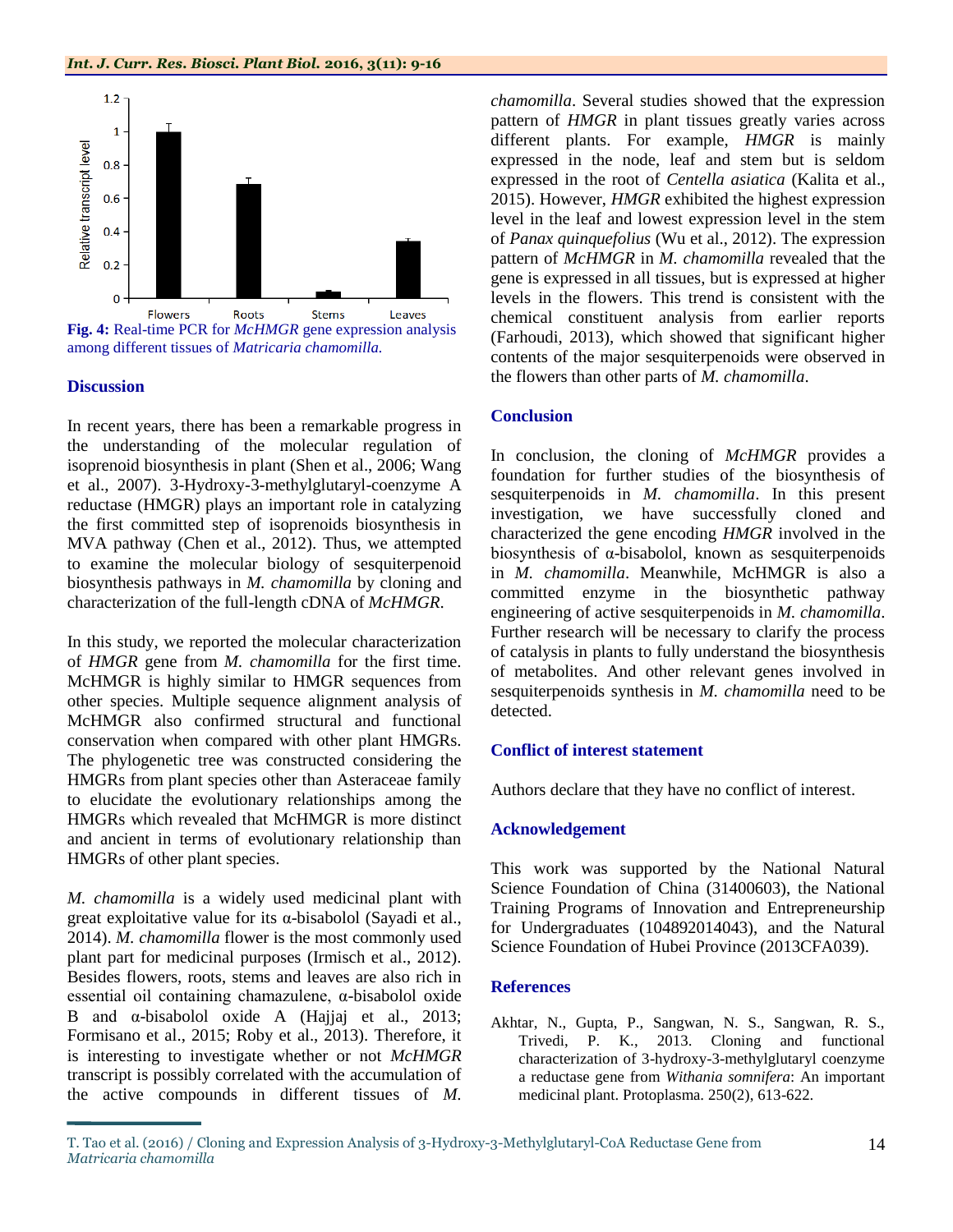- Attia, M., Kim, S. U., Ro, D. K., 2012. Molecular cloning and characterization of (+)- epi -α-bisabolol synthase, catalyzing the first step in the biosynthesis of the natural sweetener, hernandulcin, in *Lippia dulcis*. Arch. Biochem. Biophys. 527(1), 37-44.
- Bonifacio, M., Rigo, A., Guardalben, E., Bergamini, C., Cavalieri, E., Fato, R., 2012. α-Bisabolol is an effective proapoptotic agent against bcr-abl+ cells in synergism with imatinib and nilotinib. PLoS One. 7(10), 1172-1178.
- Buhaescu, I., Izzedine, H., 2007. Mevalonate pathway: A review of clinical and therapeutical implications. Clin. Biol. 40(9-10), 575-84.
- Burnett, R. J., Maldonado-Mendoza, I. E., Mcknight, T. D., Nessler, C. L., 1993. Expression of a 3-hydroxy-3 methylglutaryl coenzyme a reductase gene from *Camptotheca acuminata* is differentially regulated by wounding and methyl jasmonate. Plant. Physiol. 103(1), 41-48.
- Chadwick, M., Trewin, H., Gawthrop, F., Wagstaff, C., 2013. Sesquiterpenoids lactones: Benefits to plants and people. Int. J. Mol. Sci. 14(14), 12780-12805.
- Chen, X., Wang, X., Li, Z., Kong, L., Liu, G., Fu, J., 2012. Molecular cloning, tissue expression and protein structure prediction of the porcine 3-hydroxy-3-methylglutarylcoenzyme a reductase (HMGR) gene. Gene. 495(2), 170- 177.
- Dai, Z., Cui, G., Zhou, S. F., Zhang, X., Huang, L., 2011. Cloning and characterization of a novel 3-hydroxy-3 methylglutaryl coenzyme a reductase gene from *Salvia miltiorrhiza*, involved in diterpenoid tanshinone accumulation. J. Plant Physiol. 168(2), 148-157.
- Farhoudi, R., 2013. Chemical constituents and antioxidant properties of *Matricaria recutita* and *Chamaemelum nobile* and essential oil growing wild in the south west of Iran. J. Essen. Oil Bearing Plant. 16(4), 531-537.
- Finn, R. D., Clements, J., Eddy, S. R., 2011. Hmmer web server: Interactive sequence similarity searching. Nucl. Acids Res. 39(8), 29-37.
- Formisano, C., Delfine, S., Oliviero, F., Tenore, G. C., Rigano, D., Senatore, F., 2015. Correlation among environmental factors, chemical composition and antioxidative properties of essential oil and extracts of chamomile (*Matricaria chamomilla* L.) collected in Molise (south-central Italy). Ind. Crop. Prod. 63(10), 256-263.
- Hajjaj, G., Bounihi, A., Tajani, M., Cherrah, Y., Zellou, A., 2013. Evaluation of CNS activities of *Matricaria chamomilla* L. essential oil in experimental animals from Morocco. Int. J. Pharm. Pharmaceut. Sci. 5(2), 530-534.
- Irmisch, S., Krause, S. T., Kunert, G., Gershenzon, J., Degenhardt, J., Köllner, T. G., 2012. The organ-specific expression of terpene synthase genes contributes to the terpene hydrocarbon composition of chamomile essential oils. BMC Plant. Biol. 12(1), 1-13.
- Kalita, R., Patar, L., Shasany, AK., Modi, MK., Sen, P.,2015. Molecular cloning, characterization and expression analysis of 3-hydroxy-3-methylglutaryl coenzyme A reductase gene from *Centella asiatica* L. Mol. Biol. Rep.

42, 1431-1439.

- Kumar, S., Das, M., Singh, A., Ram, G., Mallavarapu, G. R., Ramesh, S., 2001 Composition of the essential oils of the flowers, shoots and roots of two cultivars of *Chamomilla recutita*. J. Med. Arom. Plant Sci. 23, 617-623.
- Liang, Y., Jiang, X., Hu, Q., Li, X., Yin, H., Li, D., 2014. Cloning and characterization of 3-hydroxy-3 methylglutaryl-coa reductase (HMGR) gene from *Paris fargesii* Franch. Ind. J. Biochem. Biophys. 51(3), 201-206.
- Liao, Y. L., Feng, X., Huang, X. H., Zhang, W. W., Hua, C., Li, L. L., 2015. Promoter analysis and transcriptional profiling of *Ginkgo biloba* 3-hydroxy-3-methylglutaryl coenzyme a reductase (*GbHMGR*) gene in abiotic stress responses. Not. Bot. Horti. Agrobo. 43(1), 25-34.
- Liu, Z., Li, X., Simoneau, A. R., Jafari, M., Zi, X., 2006. Isoprenoid biosynthesis in plants: Pathways, genes, regulation and metabolic engineering. J. Biol. Sci. 351(3), 371-374.
- Livak, K. J., Schmittgen, T. D., 2001. Analysis of relative gene expression data using real-time quantitative PCR and the 2 −ΔΔ CT method. Methods. 25(4), 402-408.
- Miziorko, H. M., 2011. Enzymes of the mevalonate pathway of isoprenoid biosynthesis. Arch. Biochem. Biophys. 505(2), 131-143.
- Murti, K., Panchal, M. A., Gajera, V., Solanki, J., 2012. Pharmacological properties of *Matricaria recutita*: A review. Pharmacologia. 3(8), 348-351.
- Pirzad, A., Alyari, H., Shakiba, M. R., Zehtabsalmasi, S., 2006. Essential oil content and composition of german chamomile (*Matricaria chamomilla* L.) at different irrigation regimes. J. Agron. 5(3), 451-455.
- Pitera, D. J., Paddon, C. J., Newman, J. D., Keasling, J. D., 2007. Balancing a heterologous mevalonate pathway for improved isoprenoid production in *Escherichia coli*. Metab. Eng. 9(2), 193-207.
- Pleschberger, M., Hildner, F., Rünzler, D., Gelbmann, N., Mayer, H. F., Sleytr, U. B., 2011. Characterization and expression of two cdna encoding 3-hydroxy-3 methylglutaryl coenzyme a reductase isoforms in coffee (*Coffea arabic*a L.). Omics J. Integr. Biol. 15(15), 719- 727.
- Raal, A., Orav, A., Püssa, T., Valner, C., Malmiste, B., Arak, E., 2012. Content of essential oil, terpenoids and polyphenols in commercial chamomile (*Chamomilla recutita*, L. Rauschert) teas from different countries. Food Chem. 131(2), 632-638.
- Roby, M. H. H., Sarhan, M. A., Selim, A. H., Khalel, K. I., 2013. Antioxidant and antimicrobial activities of essential oil and extracts of fennel ( foeniculum vulgare, l.) and chamomile ( Matricaria chamomilla, L.). Ind. Crop. Prod. 44(2), 437-445.
- Rui, X., Li, C., Lu, W., Du, J., Wang, Z., Li, J., 2012. 3 hydroxy-3-methylglutaryl coenzyme a reductase 1 (hmg1) is highly associated with the cell division during the early stage of fruit development which determines the final fruit size in litchi chinensis. Gene. 498(1), 28-35.
- Sayadi, V., Mehrabi, A. A., Saidi, M., Nourollahi, K., 2014. *In*